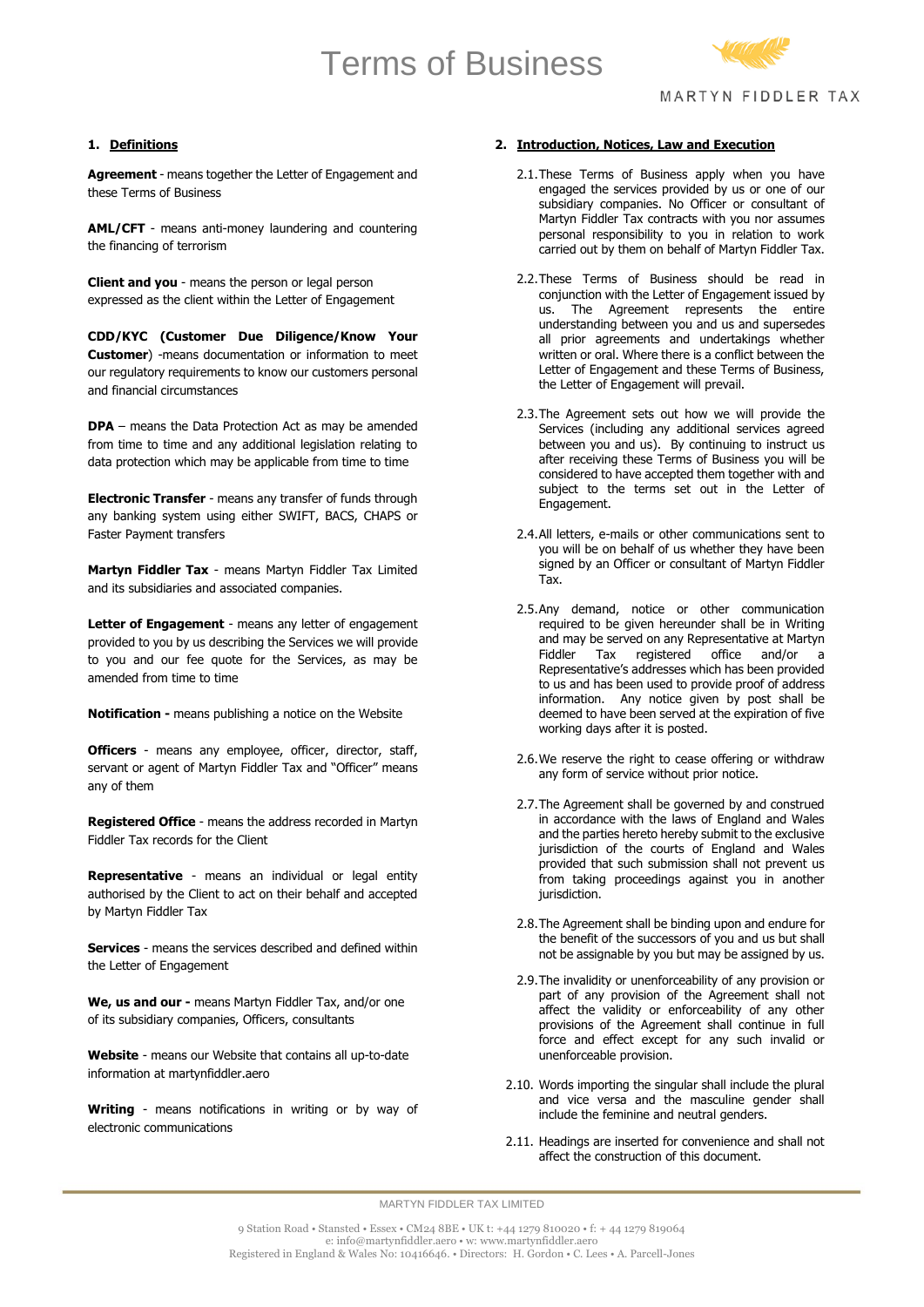- 2.12. A reference to a "person" shall include a reference to an individual, firm, company, corporation, partnership, unincorporated body of persons, government, state or agency of a state or any association, trust, foundation, joint venture or consortium (whether or not having separate legal personality) and that person's personal representatives, successors, permitted assigns and permitted transferees.
- 2.13. Reference to a Clause is to a clause of these Terms of Business unless the context requires otherwise.
- 2.14. The Letter of Engagement may be executed in counterparts and it shall not be necessary that each counterpart be signed by each party hereto so long as each party shall have executed and delivered a counterpart. If we receive instructions to provide any service, you will be deemed to have accepted these Terms of Business so long as you have been provided with a copy.
- 2.15. You acknowledge that the service is bound by regulatory and other obligations under the law of the jurisdiction in which any of the Services are provided and agree that any action or inaction on the part of us as a result thereof shall not constitute a breach of our duties hereunder.

# **3. Data Protection and Confidentiality**

- 3.1.We obtain, use, process and disclose personal data about you and data subjects (as defined in the DPA) in order that we may provide services under the Agreement and for other related purposes including updating and enhancing client records, analysis for management purposes and statutory returns, crime prevention and legal and regulatory compliance.
- 3.2.We will maintain data protection privacy notices and these will provided to you as separate notifications. The notifications will detail how we process your personal data.
- 3.3. A data subject has a right of access, under data protection legislation, to the personal data that we hold about them. We confirm that when processing data, we will comply with the provisions of the DPA. For the purposes of the DPA, the Data Controller in relation to personal data supplied is Martyn Fiddler Tax. To see a copy of their records, individuals should apply in Writing to the Data Protection Officer at the offices of Martyn Fiddler Tax.
- 3.4.Martyn Fiddler Tax will maintain during and after termination of the Agreement records of the evidence of your identity and all other related records for a period of time as provided for in its own internal policies and under the laws of England and Wales.
- 3.5.Any information we receive regarding your business or affairs will be kept strictly confidential unless we are compelled by law to disclose it. On occasions it may be necessary for us to pass confidential information to external service providers for the purpose of carrying out its duties under the Agreement (including, but not limited to, bankers, lawyers, auditors or professional advisors). We will use reasonable endeavours to satisfy ourselves that

any service providers concerned are able to ensure confidentiality of the information provided.

- 3.6.You accept and acknowledge our obligations to make filings with and disclosure to the Registrar of Companies or other governmental or regulatory agency in England and Wales or other governmental or regulatory agency in an applicable jurisdiction pursuant to the provisions of the laws of England and Wales and/or that applicable jurisdiction.
- 3.7.Save as aforesaid, we will not, unless compelled to do so by law, disclose information to any unauthorised third party.
- 3.8.Any report, agreement, information or advice we give to you during this engagement is given in confidence solely for the purpose of the engagement and is provided on condition that you undertake not to disclose the same, or any other confidential information made available to you by us without our prior written consent.
- 3.9.We shall not in any event be required or obliged to take any action which we consider to be unlawful or improper or which may cause us to incur any personal liability and you agree that we shall not be liable for refusing to take any such action.
- 3.10. Notwithstanding any provision hereof we shall be entitled and irrevocably authorised to open and read all and any correspondence, document, fax, email or other communication received by us in relation to the Agreement.

#### **4. Client Acceptance**

- 4.1.You must complete the relevant new business form/s as provided by us and supply all documentation that we request, to meet our client take on procedures. In order for us to meet legal and regulatory requirements and fulfil our own policies and standards relating to our anti money laundering obligations and good corporate governance, we may require you to provide us with documentary evidence to support the identification, verification of parties and the understanding of the client's or related parties' financial standing. This includes the source of funds to be or credited to be used for the purpose of our relationship, and the underlying source of wealth.
- 4.2.You agree to provide such information promptly when requested and to protect both you and us, any failure to provide this information when requested may lead to our inability to engage or to continue to engage in the provision of services and we may, by written notice, immediately suspend our obligations under, or terminate, our relationship with you.
- 4.3. We reserve the right to request additional documentation and information at any time and we may refuse any proposed or actual engagement with you. If we refuse, we will not be obliged to provide a reason.
- 4.4.With all engagements we must be provided with the name of the true beneficial owner/s of the Client and any company which we administer and you shall provide us with such identification and other supporting documents as we request (including, but

MARTYN FIDDLER TAX LIMITED

9 Station Road • Stansted • Essex • CM24 8BE • UK t: +44 1279 810020 • f: + 44 1279 819064 e: info@martynfiddler.aero • w: [www.martynfiddler.aero](http://www.martynfiddler.aero/) Registered in England & Wales No: 10416646. • Directors: H. Gordon • C. Lees • A. Parcell-Jones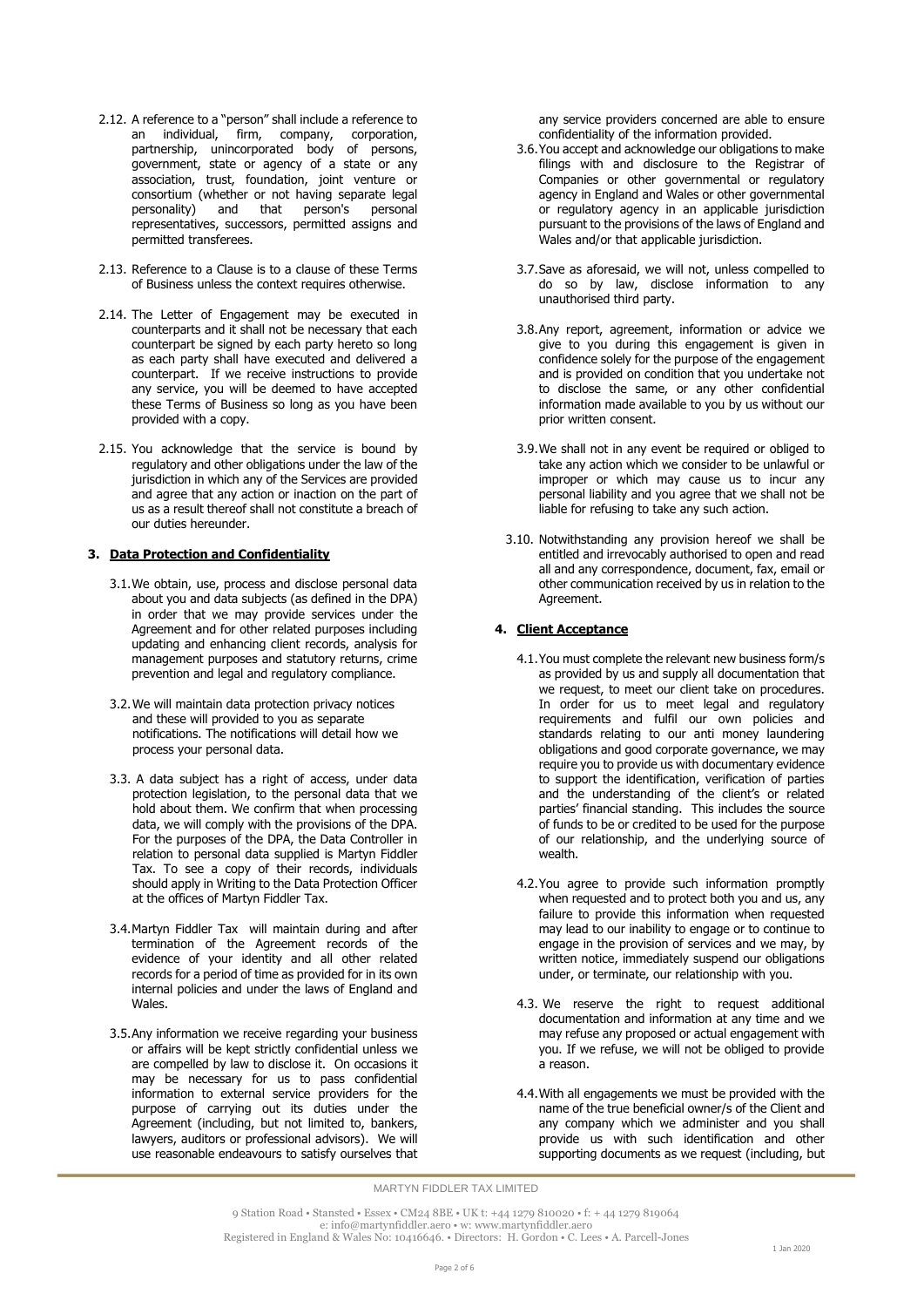not limited to, all information required by this Clause 4 (Client Acceptance).

## **5. Financial Activity**

- 5.1.In order to comply with anti-money laundering laws and regulations and to fulfil our own due diligence requirements, we reserve the right to obtain information from you regarding the nature and source of funds that are credited to any account held by us in relation to our services to you. We reserve the right to request and obtain documentary evidence to support any statements made in this respect.
- 5.2.If you are unable to supply satisfactory evidence or explanations, funds received may be returned to the bank from which they were remitted. We will not be liable or responsible for any loss resulting from the return of such funds.
- 5.3.If we become aware of actions or transactions which appear to us as if they might indicate the presence of any crime as referred to in The Money Laundering, Terrorist Financing and Transfer of Funds (Information on the Payer) Regulations 2017, we are required under law to report our suspicions which may in turn be reported to the National Crime Agency.

# **6. Fees**

- 6.1.Except in circumstances where a fixed fee has been agreed and confirmed to you in Writing, our fees are based on a number of factors including the complexity and urgency of the engagement, the time taken to perform the work, the seniority of persons undertaking the work, the level of research and development which has been used in connection with the engagement and the specialised knowledge and responsibility involved.
- 6.2.We reserve the right to amend all fees as necessary (in addition to the increases referred to in the previous paragraph) subject to us giving notice of the changes to you.
- 6.3.From time to time we may consider it necessary to issue an interim invoice that will require an interim payment. An interim invoice will typically be issued as a result of additional work carried out.
- 6.4.Any reference to fees will be exclusive of VAT (unless otherwise stated) which will be charged at the appropriate rate on fees and expenses liable for VAT.
- 6.5.In giving us instructions under the Agreement you authorise us to incur any necessary expenses or disbursements on your behalf which you will be required to reimburse.
- 6.6.Any fees incurred by us under the Agreement shall be payable by you notwithstanding any reason for the non-performance of the Services and/or the termination of the Agreement.

# **7. Payment of Fees**

- 7.1.Invoices are due for payment within 30 days of receipt of our invoice. Payment shall be deemed to be made when the proceeds have been credited to our account.
- 7.2.Interest may be charged for overdue invoices on a day to day basis at a rate of 5% per annum above the Bank of England base rate. This interest applies from the day the invoice becomes overdue until the invoice is paid in full.
- 7.3.In the event that an account has not been paid we reserve the right to appoint a debt recovery agent to pursue the overdue invoice on our behalf. Any fees incurred in relation to the appointment thereof and the costs of recovery of the debt will be payable by you.
- 7.4.In the event of the termination of your engagement, any fee paid or payable in respect of the period in which termination occurs shall not be subject to any refund. Fees are payable for the full period for which they relate or part thereof.
- 7.5.Unless otherwise agreed in Writing, all work undertaken following our engagement with you is chargeable by us, including any pre-engagement work carried out by us to provide the Services.
- 7.6.In the event that we receive remuneration from a third party in connection with a transaction effected by us with or for you we shall advise the nature of the remuneration to you.
- 7.7.We reserve the right to pay any introductory fees to third parties as a direct or indirect result of their involvement in your or any other Client appointment.
- 7.8.We reserve the right, where fees have been invoiced and payment is outstanding, to exercise a lien over any documents or assets belonging to you or any related person which may be in our possession or control (save for statutory documents). Any such lien will remain in effect until we are paid all outstanding fees under the terms of the Agreement.

## **8. Electronic Transfers**

We reserve the right to return funds received by Electronic Transfer where there is insufficient information to satisfy our regulatory requirements and applicable AML/CFT legislation. Reasonable effort will made to ensure that the matter is brought to the attention of the remitter. Any costs for returning electronic transfers will be charged to the remitter.

## **9. Provision of Services**

- 9.1. In giving us instructions under the Agreement you hereby appoint us to provide the Services according to all terms and conditions set out in the Agreement.
- 9.2. When the Letter of Engagement is executed by you, we hereby agree to supply the Services to you according to the Agreement.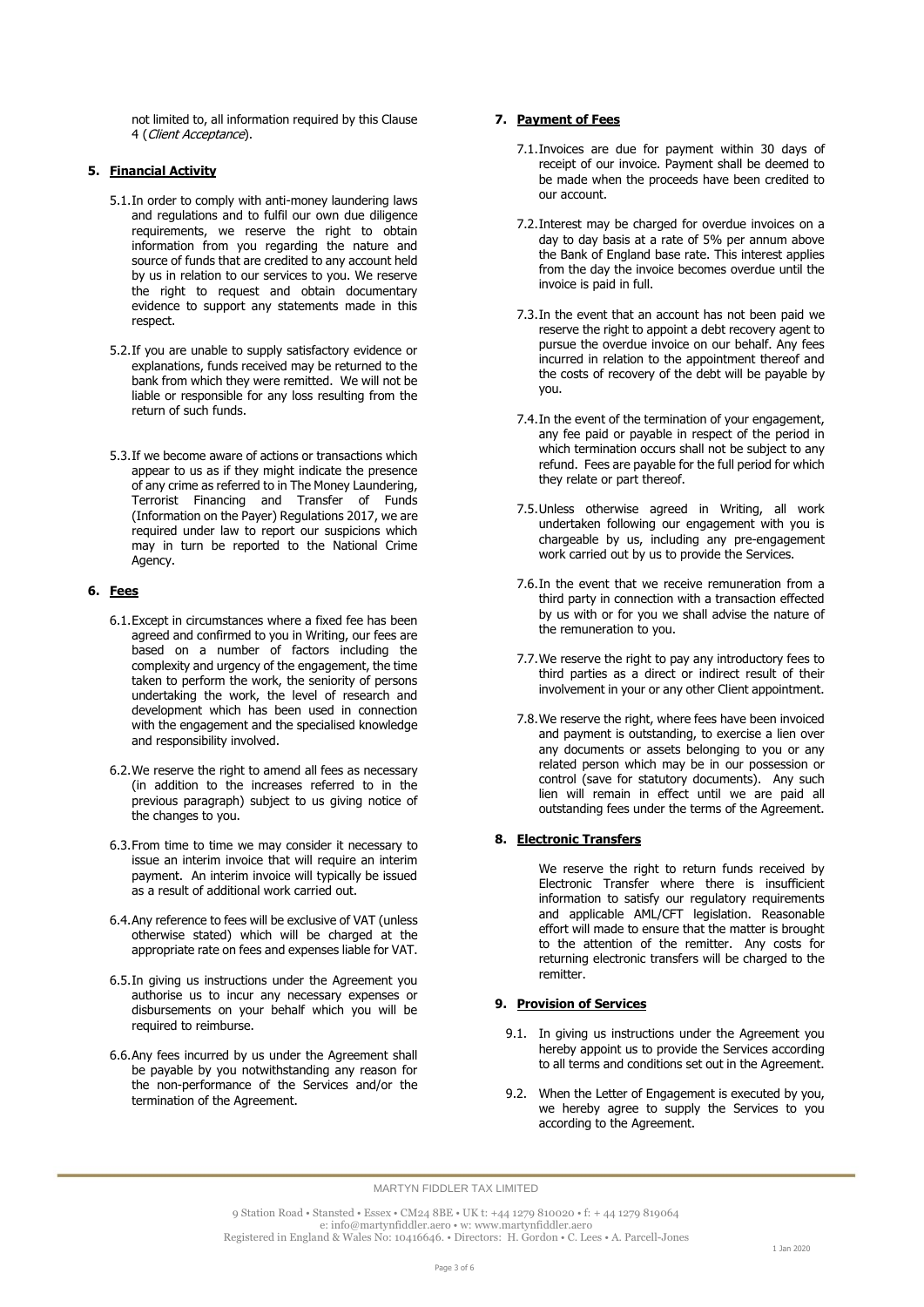- 9.3. We are expressly authorised by you, in rendering the Services, to act on and rely upon the instructions or advice received by you, or any person we bona fide believe to be duly authorised by you, in all matters concerning the Agreement.
- 9.4. In the event of any conflict between the instructions and advice received by us, we may rely on such instructions as we, in our absolute discretion, consider to be in the best interests of the parties involved or we may decline to act. Such instructions or advice from you may be communicated orally or in Writing, and with or without authentication. We, however, shall be entitled to require written confirmatory instructions from you as a pre-condition of acting on such instructions and shall have no liability in relation to any delay caused thereby.
- 9.5. Notwithstanding the foregoing, we and our Officers may, at any time, do or refrain from doing any act if we shall, in our absolute discretion, consider it proper to do so in connection with our duties or the laws of any country having jurisdiction over the Services.
- 9.6. We are entitled to request professional advice or services in connection to the Agreement at any time when such advice or services may reasonably be required. The costs of the professional advice or services in this regard shall be borne by you or as otherwise agreed.
- 9.7. You undertake forthwith to inform us of any matters that might affect our willingness to provide, or continue to provide, any of the Services or any matter that is material to the management or affairs of the Agreement.
- 9.8. Nothing within the Agreement shall be deemed to constitute a partnership between us and you other than as expressly provided for and neither we nor any person affiliated with us shall, by virtue of the Agreement be liable to account to you for any profit which may accrue to us, or by virtue of, any transaction entered into between us or our affiliates.
- 9.9. We will not advise you to use the services or recommend a product of a third party who is an associate of ours without disclosing that relationship to you.
- 9.10. We reserve the right to cease offering or withdraw any form of service without prior notice, in such circumstances the Services conflict with regulation or internal policy.

### **10. Limit of Liability and Indemnification**

- 10.1. We shall not be liable to you or to any other person in respect of anything done or omitted to be done by us in carrying out our duties under the Agreement unless there is fraud, dishonesty, gross negligence, wilful default or material breach of the Agreement on the part of us.
- 10.2. In the absence of gross negligence, fraud, wilful default or material breach of the Agreement on the part of us, we will not incur any liability for any loss arising by reason of a failure of a communication to or from us (howsoever transmitted or dispatched) to reach its intended destination, or for any

interference or interception made of any communication in transit, or if transmitted by unauthorised persons whether or not resulting from an act or omission on our part. Communications may be conducted by telephone, post, courier service, facsimile or electronic transmission (e-mail) or by any other means that we may consider appropriate from time to time.

- 10.3. You covenant to indemnify us and keep us indemnified against any and all liabilities, costs, claims, demands, proceedings, charges, actions, suits or expenses of whatsoever kind or character (including reasonable and proper legal fees and expenses) that may be incurred or suffered howsoever arising (other than by reason of fraud or dishonesty on the part of us) in connection with the provision of the Services or the performance of the Agreement.
- 10.4. The indemnities given by the Agreement shall cover all reasonable costs and expenses payable by us in connection with any claim, including any legal costs.
- 10.5. To the extent that we are entitled to claim an indemnity pursuant to the Agreement in respect of amounts paid or discharged by us, these indemnities shall take effect as your obligation to reimburse the person making such payment or effecting such discharge.
- 10.6. The indemnification provided by the Agreement shall not be deemed exclusive of any other right to which those seeking indemnification may be entitled under any statute, agreement or otherwise, and shall continue after the termination of the Agreement.

### **11.Client Obligations**

- 11.1 You hereby severally covenant and warrant to us:
	- a) that you shall at all times and in a timely, complete and accurate manner provide, or cause to be provided, to us, such information and records as are necessary in order to permit us to provide the Services and to ensure that the Services are being carried out in accordance with all applicable legislation;
	- b) you shall promptly deliver to us, to allow Martyn Fiddler Tax to comply with its obligations pursuant to the Agreement, all documents, notices and information in a format and time requirement as requested by us relating to the Agreement;
	- c) that we shall not be required to incur any expense in the discharge of our respective obligations or make any payment in relation to the Services save in circumstances where we have received sufficient funds in advance or we will be reimbursed forthwith for having incurred such expense or made such payment;
	- d) that the activities or proposed activities involved in the Services will not breach the laws (to include, for the avoidance of doubt, the fiscal or exchange control laws) of any relevant jurisdiction;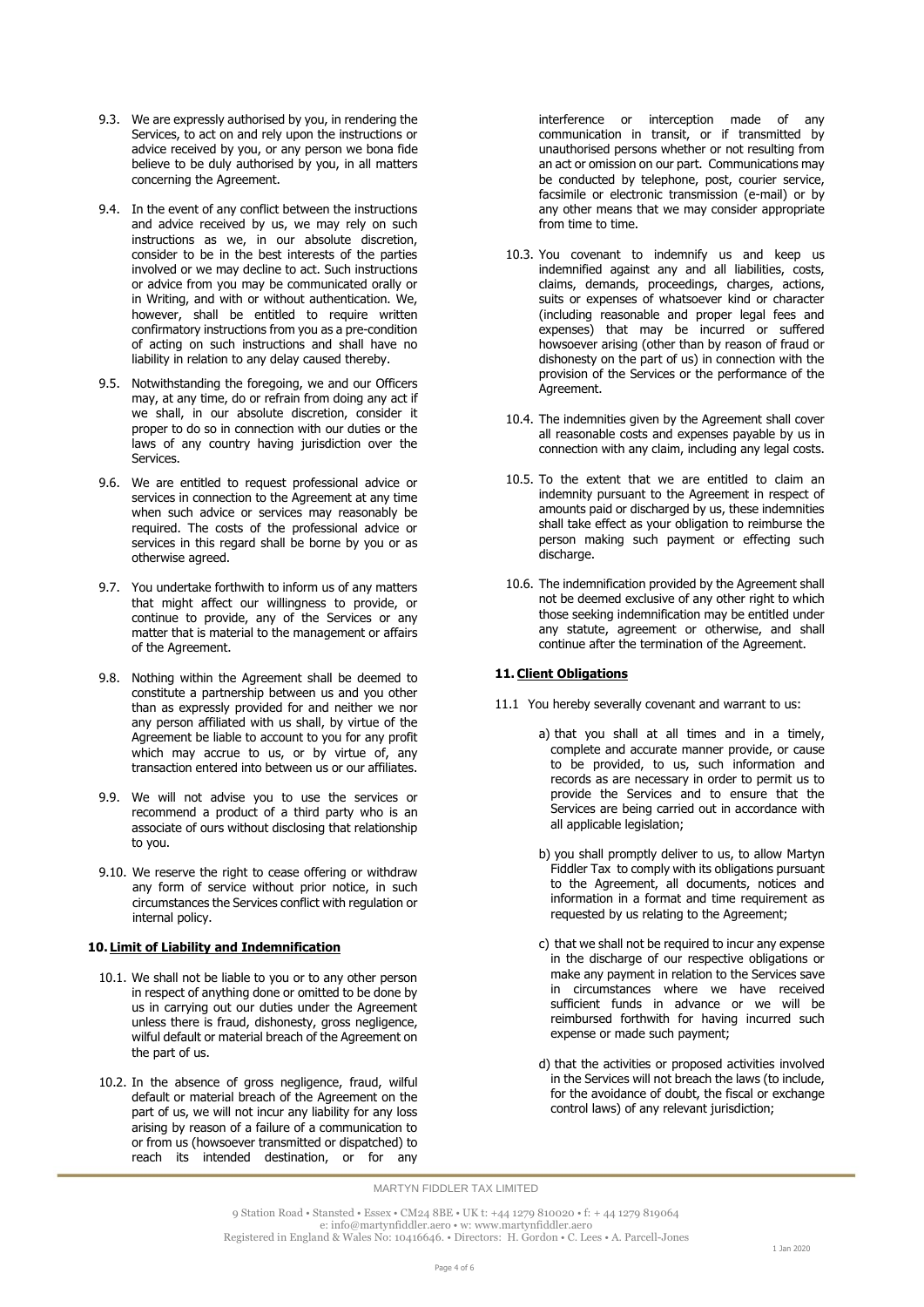- e) that you will supply the required KYC/CDD documentation in a manner satisfactory to us from the outset in accordance with our requirements.
- 11.2 You hereby confirm to, and for the benefit of, us that you have not, and will not, at any time engage in any activity, practice or conduct which would constitute an offence under the Bribery Act 2010 (as may be amended from time to time).

## **12. Termination**

- 12.1 Subject to Clauses 12.2 and 12.3, this Agreement may be terminated by you or us giving 30 calendar day's written notice or such shorter notice as the other party may agree to accept.
- 12.2 This Agreement may be terminated immediately by either party by notice in Writing:
	- a) in the event of a material breach by one party of its obligations under the Agreement; or
	- b) given by you in the event that a winding-up (or the equivalent in another jurisdiction) of us, an order or petition of bankruptcy, liquidation or winding up of you has commenced or been lodged with the relevant court (except for the purpose of a bona fide solvent amalgamation or reorganisation) or that a receiver or analogous person is appointed over any assets of the other party; or
	- c) if notice is given by us to you in accordance with the covenants and warranties detailed in the Agreement and as a consequence we choose in our absolute discretion not to continue to provide the Services; or
	- d) if anything analogous to any of the foregoing occurs in relation to the other under the law of any jurisdiction.
- 12.3 Martyn Fiddler Tax shall be entitled to immediately terminate the Agreement by written notice to you in the event that:
	- a) you breach any provision of the Agreement relating to CDD/KYC or we consider in our absolute discretion that a breach of any AML/CFT legislation has or will occur or you have acted in a way which could cause the to breach its legal or regulatory obligations under any applicable legislation;
	- b) you, (if an individual), die or are certified as being of unsound mind, we will be entitled to give notice to and accept instructions from such person as it reasonably believed to be duly authorised to act on your behalf;
	- c) you advise us of the non-acceptance of revised changes in these Terms of Business and/or the Letter of Engagement; or
- 12.4 Termination shall be without prejudice to any rights or liabilities of either party hereto arising prior to or in respect of any act or omission occurring prior to termination.

12.5 In the event of termination, you and us shall each procure that all such acts are done as may be necessary to give effect to such termination and you shall secure within 30 calendar days of termination and we shall, subject to payment of all amounts due to us hereunder, co-operate in the appointment of, a substitute provider of the terminated Services.

### **13 Complaint Resolution**

We operate a complaints procedure to enable resolution to complaints; these must be advised in Writing directly to us, to enable our formal complaints process to be applied.

#### **14.Contracts (Rights of Third Parties) Act 1999**

Persons who are not party to Agreement shall have no rights under the Contracts (Rights of Third Parties) Act 1999 to enforce any terms. This Clause does not affect any right or remedy of any person which exists or is available otherwise than pursuant to that Act.

#### **15. Intellectual Property Rights**

We may use data, software, designs, utilities, tools, models, systems and other methodologies and knowledge that we own or license in performing the agreed services. Notwithstanding the delivery of any reports, we retain all intellectual property rights including any improvements or knowledge developed while performing the agreed, and in any working papers compiled in connection.

### **16. Force Majeure**

We shall have no liability for any failure or delay in the performance of our obligations hereunder or the provision of the Services or for the loss or damage of whatever kind and wherever occurring resulting from factors over which we have no control including, but without limitation, acts of God, acts of civil or military authority or governmental acts, loss or malfunction of utilities, computers (hardware or software).

## **17. Legal Advice**

- 17.1. We do not provide legal advice.
- 17.2. It is your responsibility to take independent advice to ensure that you have taken all necessary legal advice in all relevant jurisdictions with regard to the establishment and operation of the Agreement and for ensuring that the activities or proposed activities will not breach the laws of any relevant jurisdiction.

## **18.Changes to Terms of Business**

- 18.1. Circumstances may arise which require us to change our Terms of Business these may which may include, but are not exclusive to:
	- To comply with new or amended legislation;
	- To comply with new or changed regulatory requirements;
	- To correct any identified errors or omissions.

9 Station Road • Stansted • Essex • CM24 8BE • UK t: +44 1279 810020 • f: + 44 1279 819064 e: info@martynfiddler.aero • w: [www.martynfiddler.aero](http://www.martynfiddler.aero/) Registered in England & Wales No: 10416646. • Directors: H. Gordon • C. Lees • A. Parcell-Jones